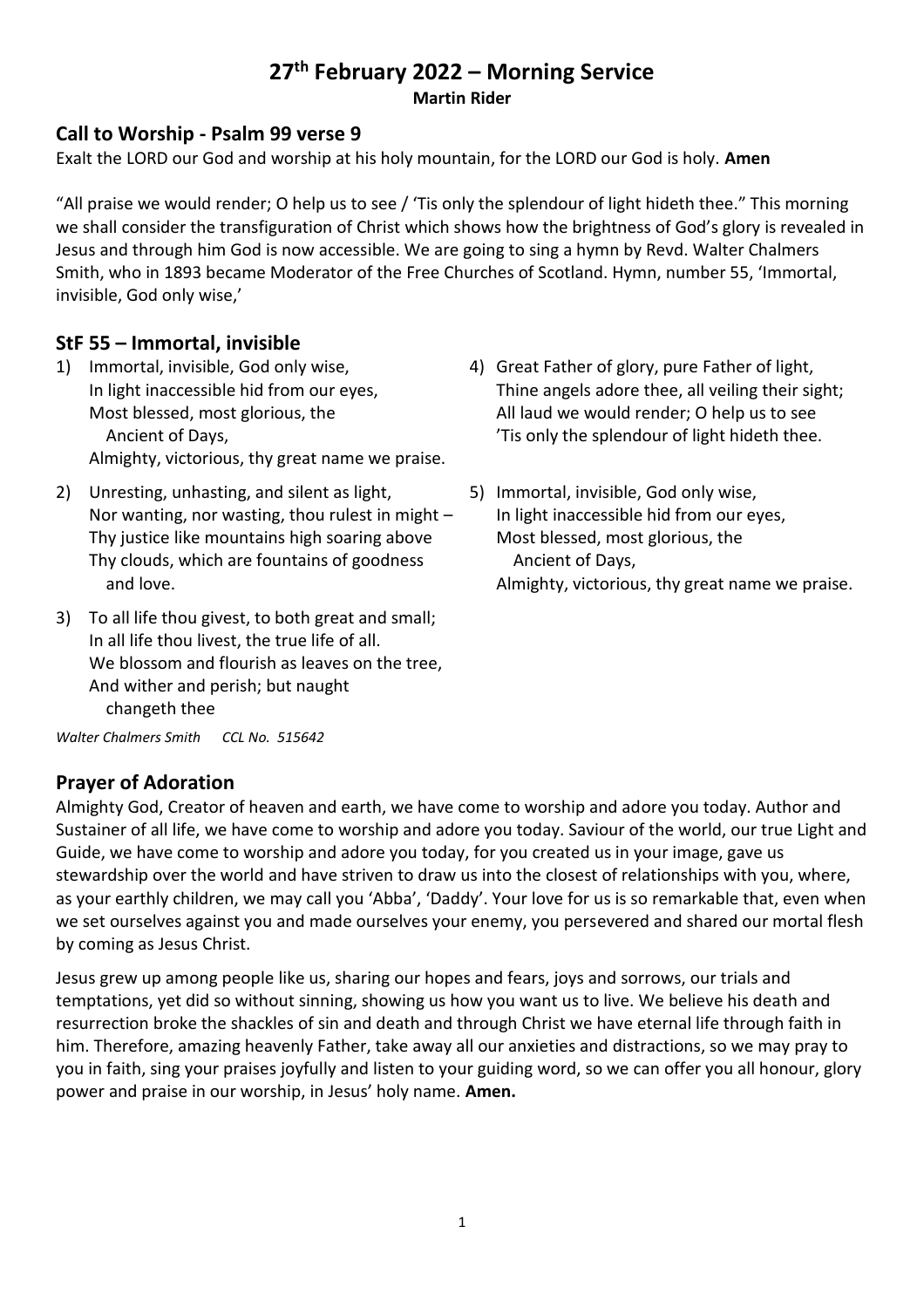#### **Prayer of Thanksgiving and Confession**

Heavenly Father, thank you for your boundless, steadfast love that has not only given us a beautiful, selfsustaining planet on which to live, but offers us blessings day-by-day. Thank you for opportunities and experiences that fulfil us, for challenges that shape our character and for people who have blessed us by their example and loving-care. Most of all, thank you for loving us at times when we are faithless, loveless and unlovable.

#### L: Lord in your mercy **R: Hear our prayer**

Merciful Lord, we ask you to pardon and restore us as we recall times when we have not loved you wholeheartedly, when we have ignored your call to serve you, when we have failed to care for our neighbours as we know we ought, especially when they are in distress, or need help. Forgive us, too, when we try to justify our sinfulness, rather than do what we know we should. Help us to change our ways, to become less self-centred and more Christ-centred.

#### L: Lord in your mercy **R: Hear our prayer**

Gracious and faithful God, we believe that you have heard our prayer and have not only forgiven us, but you call us to follow you once more, unburdened by guilt. Therefore, Lord, as you offer us a fresh start, fill us now with the power of the Holy Spirit to love and serve both you and our neighbours faithfully and joyfully in the blessed name of Christ Jesus our Lord and Friend. **Amen.**

#### **The Lord's Prayer**

Our Father,who art in heaven, hallowed be thy name; thy kingdom come; thy will be done; on earth as it is in heaven. Give us this day our daily bread. And forgive us our trespasses, as we forgive those who trespass against us. And lead us not into temptation; but deliver us from evil. For thine is the kingdom, the power, and the glory for ever and ever. **Amen.**

Our Father in heaven, hallowed be your name, your kingdom come, your will be done, on earth as in heaven. Give us today our daily bread. Forgive us our sins as we forgive those who sin against us. Save us from the time of trial and deliver us from evil. For the kingdom, the power, and the glory are yours now and for ever. **Amen.**

We shall sing a hymn written in 1952 by George Wallace Briggs to celebrate the publication of the Revised Standard Version of the Holy Bible. Hymn number 157, 'God has spoken – by his prophets,'

## **StF 157 – God has spoken by his prophets**

- 1) God has spoken by his prophets, Spoken his unchanging word, Each from age to age proclaiming God, the one, the righteous Lord. 'Mid the world's despair and turmoil One firm anchor holds us fast: God is King, his throne eternal, God the first and God the last.
- 2) God has spoken by Christ Jesus, Christ, the everlasting Son, Brightness of the Father's glory, With the Father ever one; Spoken by the Word incarnate, God from God, ere time was born, Light from Light, to earth descending, Man, revealing God to all.
- 3) God has spoken by his Spirit, Speaking to our hearts again, In the age-long word expounding God's own message, now as then. Through the rise and fall of nations One sure faith is standing fast; God still speaks, the Word unchanging, God the first and God the last.

*George Wallace Briggs © 1981 The Hymn Society CCL No. 515642*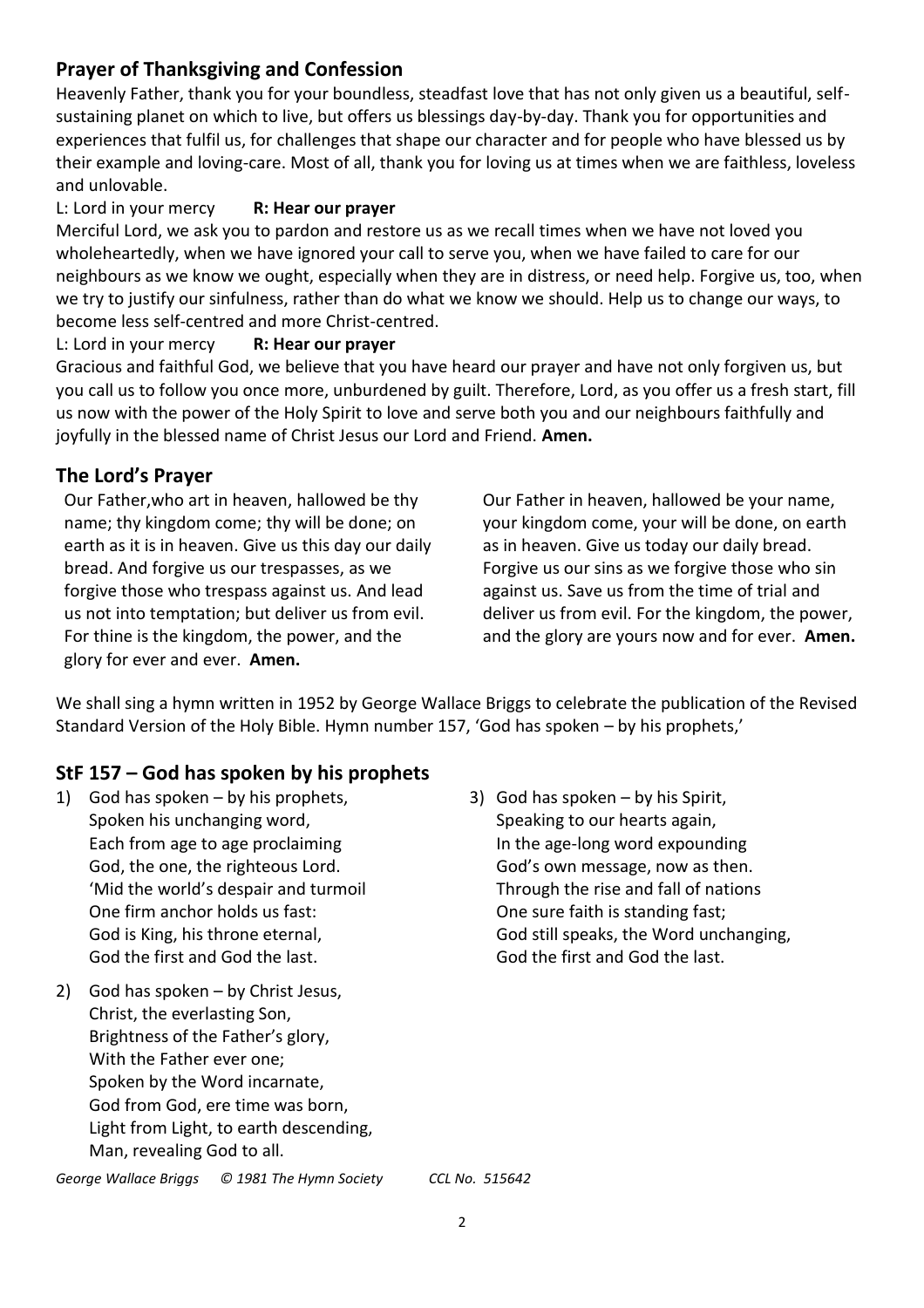#### **Prayers of Intercession**

Heavenly Father, every day you bless us with your love, so in response we offer ourselves to act as your earthly hands. We recognize that our own powers are limited and confess that at times the brokenness of our world threatens to overwhelm us. However, we are not afraid to ask you to reach out to inspire people with more ability, power and influence who can heal the suffering we see around us, for we know that to you all things are possible. Lord, give us the courage to play what part we can to build a better world by campaigning against injustice, by doing all we to relieve poverty, by using the earth's resources more carefully and by learning to share them, rather than fighting over them.

We pray for people from the Developing World who are desperately short of COVID19 vaccines, at the same time that surplus vaccines are becoming time-expired in warehouses. We pray that leaders of nations that have excess vaccines will take steps for them to be distributed, not only to protect our poorer brothers and sisters against coronavirus, but so fewer strains of COVID emerge to threaten us.

Lord of shalom, we pray for peace in a time of heightened tensions between Ukraine and Russia which could spill into open conflict. May negotiators find ways to de-escalate the current situation and find ways in which Russia and Ukraine can co-exist peacefully. Indeed, we pray that you will teach the leaders of all nations to find better ways of resolving differences with neighbours, rather than resorting to force. May they learn to rule with justice and mercy, for only then can true peace prevail.

Remember, O Lord, all victims of warfare, terrorism and persecution. Grant them the support and encouragement they need to find healing in body, mind and spirit as well as being able to rebuild their lives. Hear our prayers for our brothers and sisters who endure discrimination because of their race, colour or creed and help us work to end prejudice by our own example of loving-kindness.

We pray for the people of Afghanistan, Ethiopia, Yemen and Sudan where famines and conflicts threaten the lives of millions. We ask that governments and relief agencies are able and willing to avert large-scale catastrophes in these countries.

Gracious Lord, look with compassion on people who are sick in body, mind, or spirit, particularly those whose condition has been worsened as a result of a lack of treatment during the last two years of pandemic. Help them find healing, renewed strength and hope, not only as a result of professional care and support they may receive, but by experiencing your loving presence in their need.

Lord, hear our prayer for people who have lost loved-ones directly because of COVID19, for others who have lost loved-ones for other reasons during this pandemic and for whom funerals and mourning have been restricted; we pray for neighbours who are suffering from long COVID19, depression and anxiety, for all who have who lost work, or who are burdened by debt because lockdown; we think of neighbours who are lonely, afraid, or who feel abandoned, people whose relationships have broken down and, not least of all, children whose education and wellbeing have been seriously harmed during the pandemic.

In a time of silence, we bring to mind people around us who are in special need of your care and, as we name them before you, we are confident you will know their needs and will reach out to them in lovingkindness: [*Silence*] Lord, wherever possible, help us to offer them practical support and friendship and embrace everybody for whom we pray with the warmth of your love, offering them healing, courage, comfort and lasting peace.

Holy God, we pray for our church, churches in our district and, indeed, the World Church as we begin to emerge from the shadow of coronavirus. Help us learn new, effective ways to serve our communities and to reflect the goodness and grace of Jesus by serving him with united, faithful hearts. Lord, may we never forget the people who have worked steadfastly to support us throughout this pandemic: workers in the NHS, carers both in homes and in the community, scientists who are developing both anti-COVID vaccines and medicines, besides the army of key-workers in production, transportation, warehousing and retail throughout the country. Bless them all and may they remain successful and safe in their work.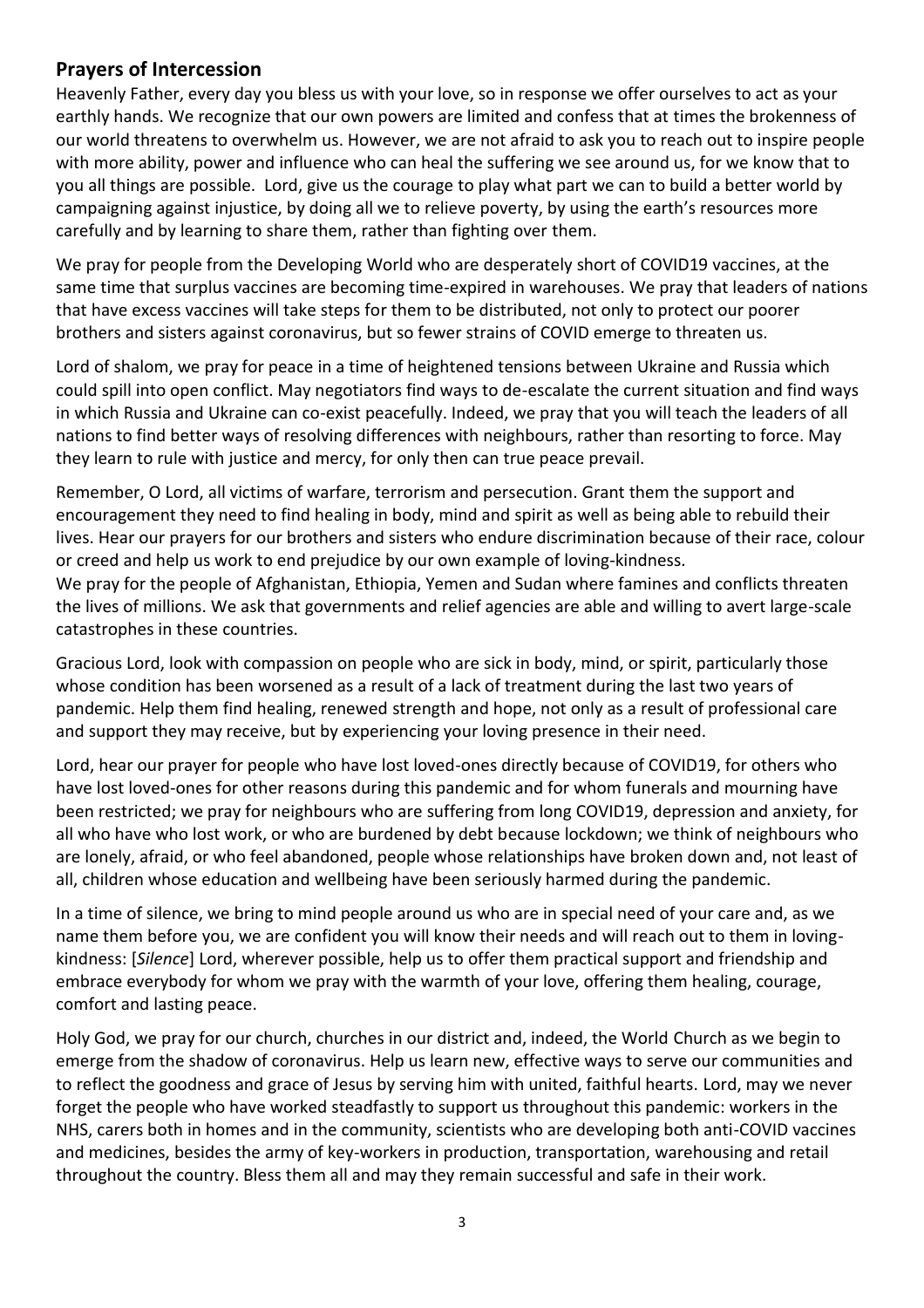Abba, Heavenly Father, bless us, our friends and our families. Keep us safe in your care and help us to share the abundance of your love with our neighbours, so our lives bring you honour through Christ Jesus our Lord and friend. **Amen.**

### **Reading: Luke 9:28 - 43**

About eight days after Jesus said this, he took Peter, John and James with him and went up onto a mountain to pray. As he was praying, the appearance of his face changed, and his clothes became as bright as a flash of lightning. Two men, Moses and Elijah, appeared in glorious splendour, talking with Jesus. They spoke about his departure, which he was about to bring to fulfilment at Jerusalem. Peter and his companions were very sleepy, but when they became fully awake, they saw his glory and the two men standing with him.

As the men were leaving Jesus, Peter said to him, "Master, it is good for us to be here. Let us put up three shelters—one for you, one for Moses and one for Elijah." (He did not know what he was saying.) While he was speaking, a cloud appeared and enveloped them, and they were afraid as they entered the cloud. A voice came from the cloud, saying, "This is my Son, whom I have chosen; listen to him." When the voice had spoken, they found that Jesus was alone. The disciples kept this to themselves, and told no one at that time what they had seen.

The next day, when they came down from the mountain, a large crowd met him. A man in the crowd called out, "Teacher, I beg you to look at my son, for he is my only child. A spirit seizes him and he suddenly screams; it throws him into convulsions so that he foams at the mouth. It scarcely ever leaves him and is destroying him. I begged your disciples to drive it out, but they could not." "O unbelieving and perverse generation," Jesus replied, "how long shall I stay with you and put up with you? Bring your son here." Even while the boy was coming, the demon threw him to the ground in a convulsion. But Jesus rebuked the evil spirit, healed the boy and gave him back to his father. And they were all amazed at the greatness of God. Amen.

We continue our worship with a hymn written by Thomas Troeger, professor of Christian communication at Yale Divinity school and a minister in both the Presbyterian and Episcopal Churches of the USA. Hymn number 260, 'Swiftly pass the clouds of glory,' which is best sung to "Bethany".

#### **StF 260 – Swiftly pass the clouds of glory**

- 1) Swiftly pass the clouds of glory, Heaven's voice, the dazzling light; Moses and Elijah vanish; Christ alone commands the height! Peter, James, and John fall silent, Turning from the summit's rise Downward toward the shadowed valley Where their Lord has fixed his eyes.
- 2) Glimpsed and gone the revelation, They shall gain and keep its truth, Not by building on the mountain Any shrine or sacred booth, But by following the Saviour Through the valley to the cross And by testing faith's resilience Through betrayal, pain, and loss.
- 3) Lord, transfigure our perception With the purest light that shines, And recast our life's intentions To the shape of your designs, Till we seek no other glory Than what lies past Calvary's hill And our living and our dying And our rising by your will.

*Thomas H Troeger © Oxford University Press CCL No. 515642*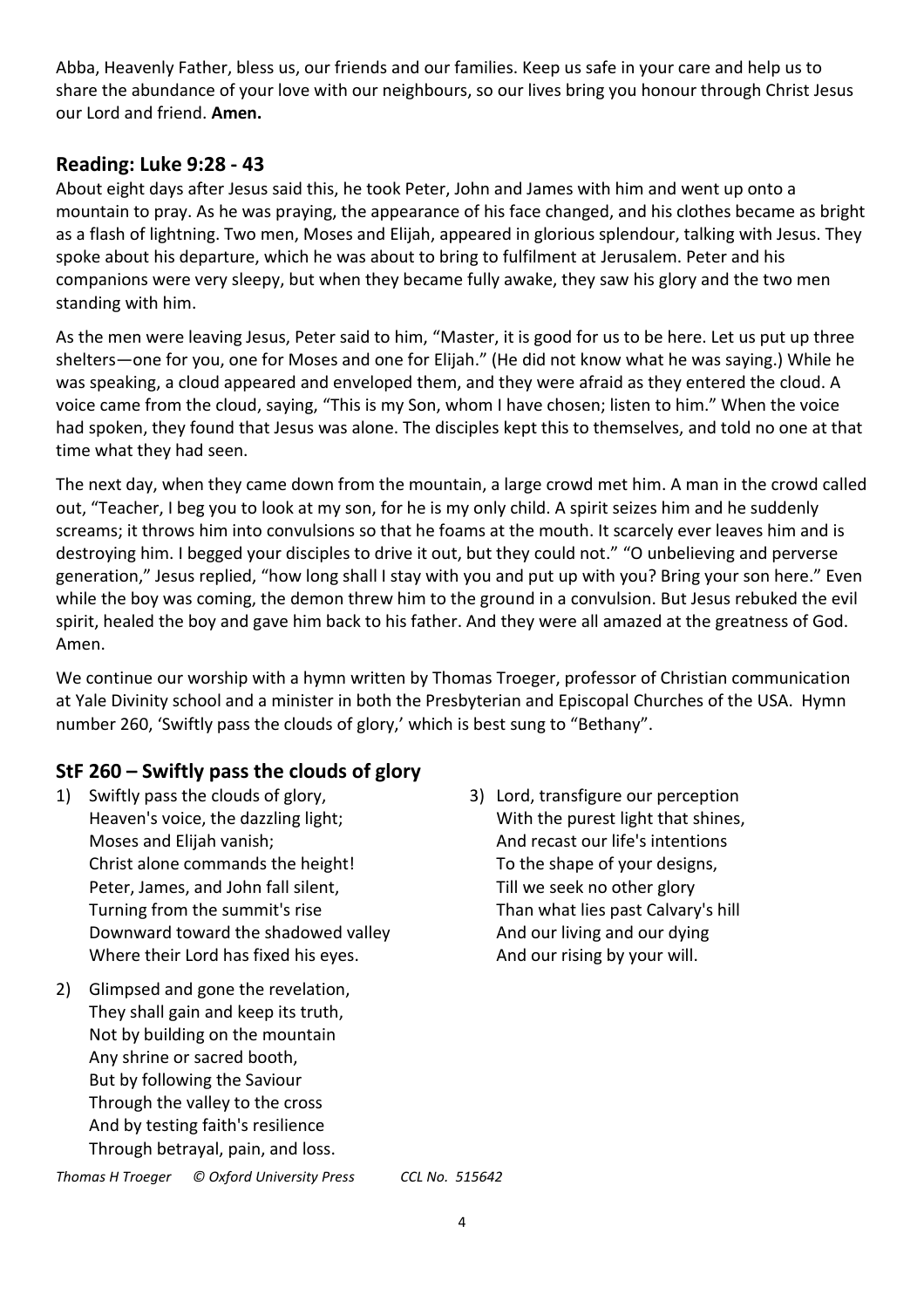#### **Sermon**

In Exodus, we read how Moses' face glowed so much after he had spoken to God on Mount Sinai the Israelites were afraid to approach him, so he veiled his face, except in the presence of the Lord. On the other hand, in Luke's account of the transfiguration it was Jesus' whole being that was irradiated with dazzling light as he prayed upon a mountain, witnessed by Peter, James and John, his inner-circle of disciples. Jesus had taken his friends up the mountain while he prayed, shortly after Peter had declared Jesus to be the Messiah, 'the Christ of God' and after our Lord had told them of his imminent passion, death and resurrection.

Luke's gospel omitted Peter's dissention, but instead used the Transfiguration to corroborate Jesus' divinity. Whether or not the details of his clothes becoming as dazzling as a flash of lightning are meant literally, or are Luke's way of trying to describe the Shekinah, the power and glory of God in Jesus as he prayed, is difficult to determine. The most significant details are that Peter, James and John recognised the glory of God in both his transformed appearance as he prayed and in his meeting with Moses and Elijah. Notice how, just as in the Garden of Gethsemane, the disciples had been sleeping, so they awoke to see the Lord as a radiant figure in company with the giver of Law, Moses and the greatest prophet, Elijah. Both patriarchs met God on a mountain in the Scriptures, so it was appropriate that they should also meet Jesus 'in glorious splendour'. Elijah, Moses and Jesus spoke of Jesus' 'departure', which he would fulfil in Jerusalem. The Greek word used by Luke for departure, is '*exodos*', showing that, just as Moses had led God's people to freedom from slavery in Egypt, so Christ would lead his people to freedom from slavery to sin. Again, this reinforced Jesus' warnings of his coming passion, death and resurrection, without which God's salvation could not have been accomplished.

Needless to say, the three disciples were awestruck, but as always Peter felt obliged to say something. As he had seen the glory of God in Jesus, he wanted to prolong the experience, so he suggested that he and his friends should erect shelters for Christ, Moses and Elijah. However, the three holy figures were suddenly enveloped in cloud, leaving the disciples terrified as the voice of God commanded, "This is my Son, whom I have chosen; listen to him." Next instant they saw Jesus on his own and were so overcome by the experience that they told no one for some time, probably because they could find no way of expressing what they had witnessed.

Whilst we may not have experienced as profound an experience of Christ as did the three disciples, we may still find it difficult to share our faith in Jesus with others. It may be that we fear being mocked, or rejected. Perhaps we are afraid that our efforts to share the Good News will fail because of our lack of faith. When Jesus returned to the foot of the mountain, he was met with a complaint from an anxious father that the other nine followers had been unable to cure his epileptic son. Jesus was neither rebuking the father, nor his disciples, when he said, "*O unbelieving and perverse generation, how long shall I stay with you and put up with you?*" but the crowd generally. After all, the father clearly believed Jesus could cure the boy and the disciples had at least tried to cure him. Jesus' rebuke was for the crowd who would witness the healing, yet who would fail to see or acknowledge Jesus as the Messiah. We are challenged to be like Peter, James and John: to reflect upon Jesus' glory and grace, but then to share it, trusting that the Holy Spirit will give us the words to take Good News to our neighbours.

A significant aspect of the Transfiguration is the way in which Jesus made time to pray, even in the midst of his hectic ministry. Time and again we read of his going to a private place to pray, especially when he faced crises. I still find it difficult to sit quietly and reflectively when I pray, especially at work. I am aware that my life is often so busy that I feel guilty unless I am always on the go, so during Lent I'm going to try to use my time better.